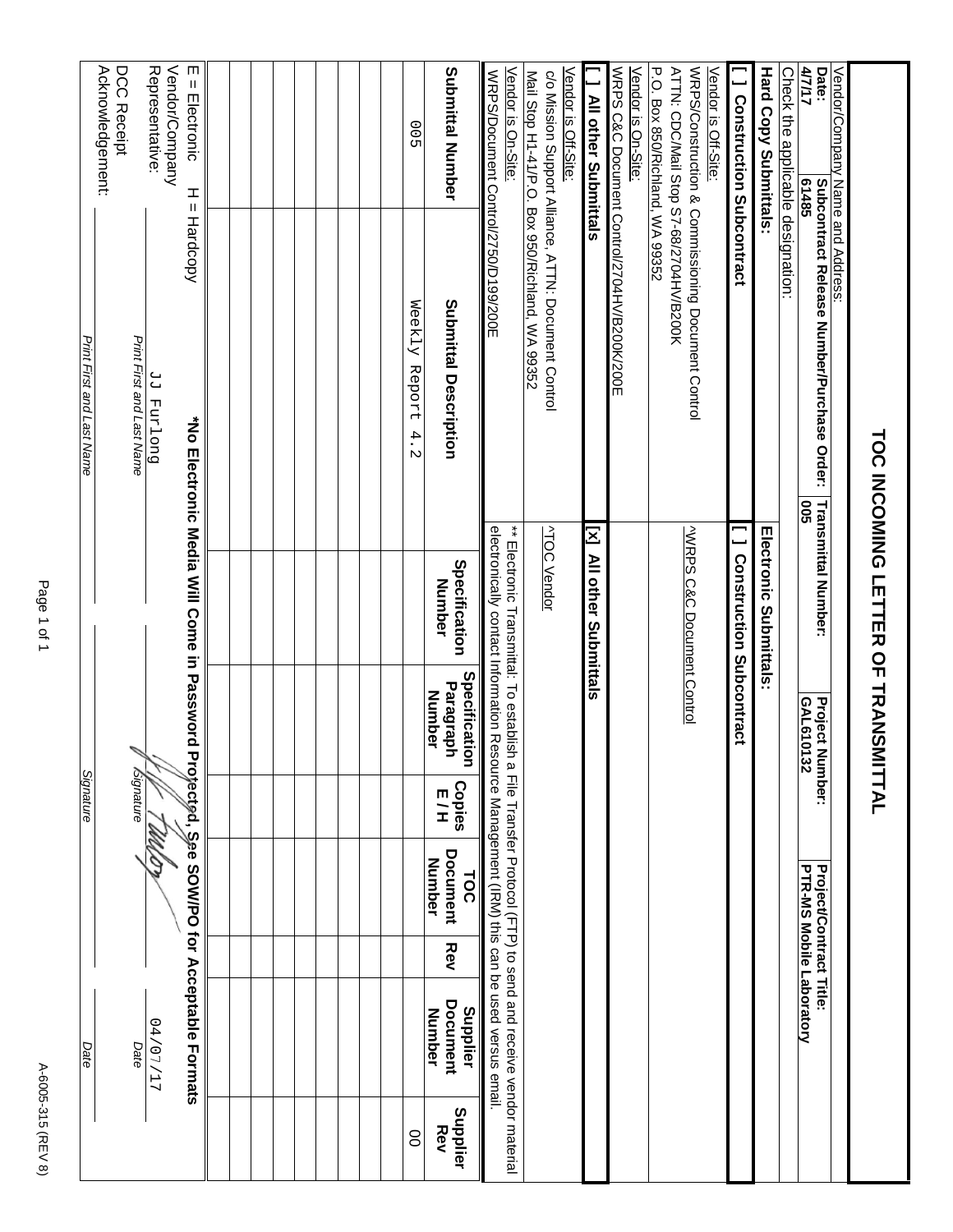

## **WEEK 4.2 REPORT – Li-Cor Calibration**

### **March 27th, 2017**

#### **Summary**

On March 27<sup>th</sup> the Mobile Lab was used at CBAL from 7:00 AM to 3:30 PM. During this time the  $CO<sub>2</sub>$  gas cylinder was loaded into the Mobile Lab. Also, the Li-Cor  $CO<sub>2</sub>$  analyzer was calibrated using the single point span and zero air as per the instructions provided by the manufacturer in the Li-Cor 840A CO2 Analyzer Instruction Manual (WI-016.00). This calibration was recorded in CBAL-413. Carbon dioxide concentrations used for this calibration were 0 and 1008 ppm.

Additionally, the 25' heat trace sampling line on the side port interface of the mobile laboratory was installed. The WRPS procedural document, WO#292882, Mobile Lab Stack and Area Monitoring for East Tank Farms, was used as a guide for the installation to ensure that there were no discrepancies between practice and procedure. Sample flow through the heat trace line was verified and then disconnected and the line was stored for future use.

Furthermore, an exhaust line from the ammonia analyzer vacuum pump to the mobile laboratory was connected to the exhaust line to ensure that no vapors are released inside the Mobile Lab. This ensures a 100% flow through the gas handling system from the point of origin to the point of return in the tank farms when sampling stack emissions.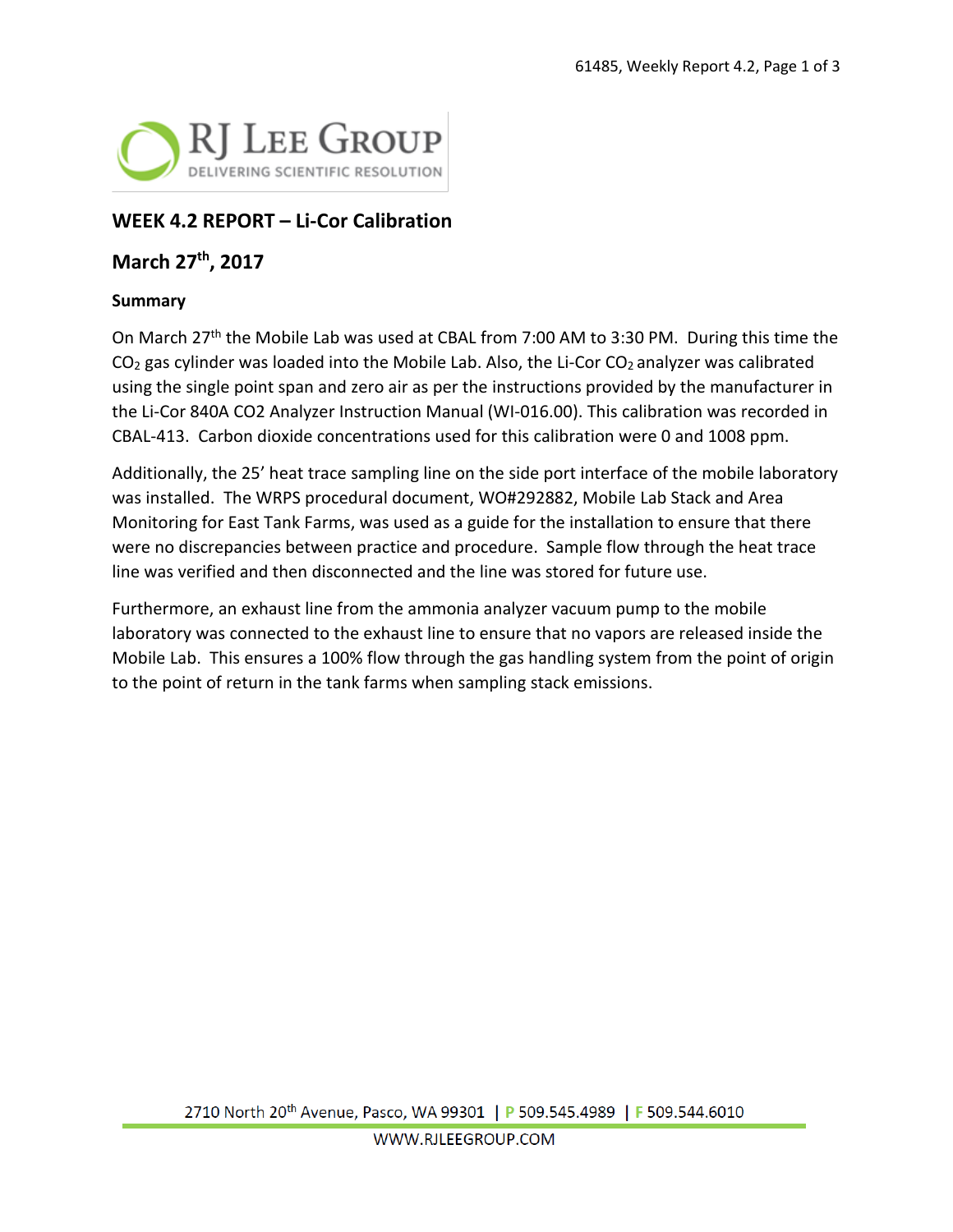# **WEEK 4.2 REPORT – Li-Cor Calibration**

## **March 28th, 2017**

### **Summary**

On March 28th the Mobile Lab was used at CBAL from 8:00 AM to 4:00 PM. During this time the Li-Cor CO<sub>2</sub> analyzer was recalibrated using the second point span and zero air as per the instructions provided by the manufacturer in the Li-Cor 840A CO2 Analyzer Instruction Manual (WI-016.00). After data collected from the Li-Cor calibration on March  $27<sup>th</sup>$  was analyzed, it was determined that another calibration including a second span should be performed to meet the manufacturer's calibration specifications. Carbon dioxide concentrations used for this calibration were 0, 100.8, and 1008 ppm. A check was performed at 126 ppm. The data from the March 28<sup>th</sup> re-calibration was analyzed and it was determined that the data conformed to the manufacturer's specifications. This calibration was recorded in CBAL-413.

Additionally, M&TE materials which had been removed for re-calibration at Energy Northwest were reinstalled in the Mobile Lab. There were 6 items. Table 4.2.2a lists the items as well as identifying numbers and their location in the Mobile Lab.